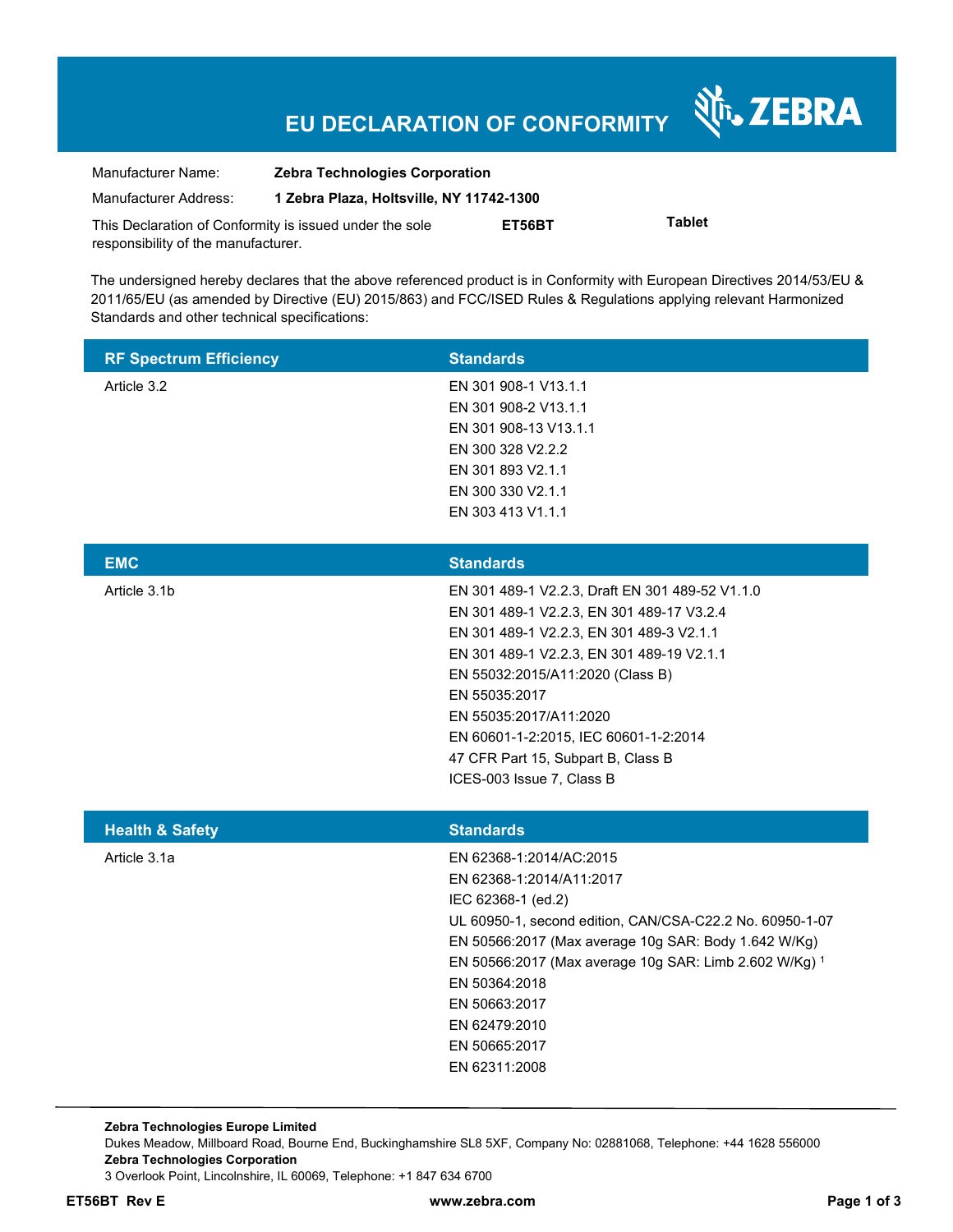EN IEC 62311:2020 FCC 47CFR Part 2.1093 RSS 102 Issue 5 IEC 62471:2006 (Ed.1.0); EN 62471:2008 (LED)

N<sub>I</sub> ZEBRA

| <b>Environmental</b>                       | <b>Standards</b>                   |
|--------------------------------------------|------------------------------------|
| Restriction of Hazardous Substances (RoHS) | EN 50581:2012<br>EN IEC 63000:2018 |

With regard to Directive 2014/53/EU, the conformity assessment procedure referred to in Article 17.2(b) and detailed in Annex III has been followed with the involvement of the following Notified Body for Articles 3.1a, 3.1b and 3.2: **CTC advanced GmbH**, Untertürkheimer Str. 6 – 10 66117 Saarbrücken, Germany

EC-Type Examination Certificate number: T818561L-01-TEC

US company representative for FCC Supplier's Declaration of Conformity (47 CFR Part 2.1071 to 2.1077) is Larry Zhou and can be reached at larry.zhou@zebra.com.

**Signed on behalf of Zebra Technologies Corporation** 

Place: Bourne End

*(Signature of authorized person)* Date of Affixing the CE Mark: 22 July 2019 Marco Belli Rev: E Sr. Manager, Regulatory **Date: 9 November 2021** 

**Zebra Technologies Europe Limited**  Dukes Meadow, Millboard Road, Bourne End, Buckinghamshire SL8 5XF, Company No: 02881068, Telephone: +44 1628 556000 **Zebra Technologies Corporation**  3 Overlook Point, Lincolnshire, IL 60069, Telephone: +1 847 634 6700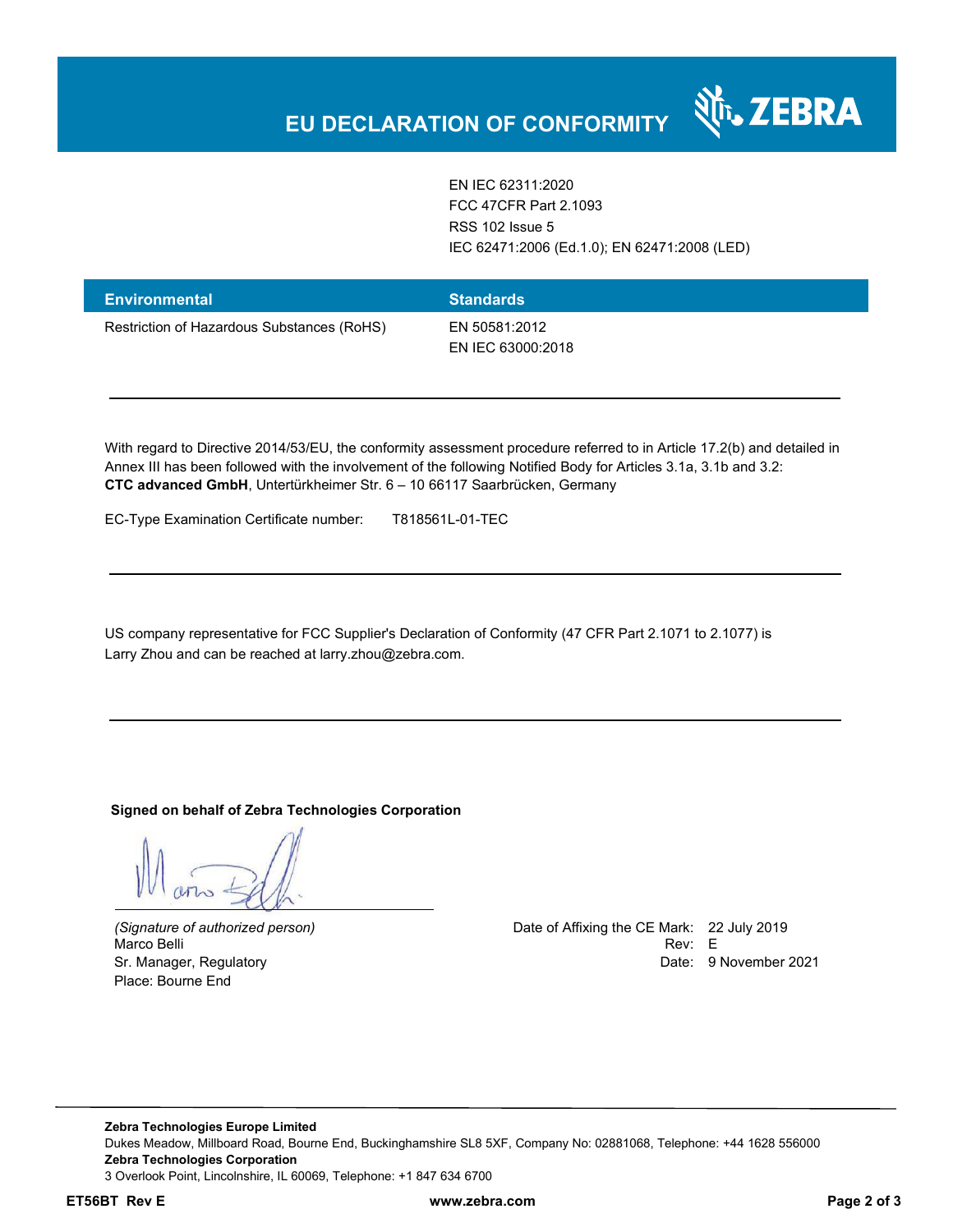

### **Appendix A**

### **EU Operating frequencies and maximum power levels**

| Technology       | <b>Operating Frequencies/Bands</b> | <b>Maximum Transmit power level</b> |
|------------------|------------------------------------|-------------------------------------|
| <b>WAN</b>       | W-CDMA FDD I                       | 24dBm                               |
|                  | W-CDMA FDD VIII                    | 24dBm                               |
|                  | LTE FDD 1                          | 23dBm                               |
|                  | LTE FDD 3                          | 23dBm                               |
|                  | LTE FDD 7                          | 23dBm                               |
|                  | LTE FDD 8                          | 23dBm                               |
|                  | LTE FDD 20                         | 23dBm                               |
|                  | LTE FDD 28                         | 23dBm                               |
| <b>WLAN</b>      | 2400 MHz - 2483.5 MHz              | 20dBm                               |
|                  | 5150 MHz - 5250 MHz                | 23dBm                               |
|                  | 5250 MHz - 5350 MHz                | 23dBm                               |
|                  | 5470 MHz - 5725 MHz                | 23dBm                               |
| <b>Bluetooth</b> | 2400 MHz - 2483.5 MHz              | 20dBm                               |
| RFID (NFC)       | 13.553 MHz - 13.567MHz             | 42 $dB\mu A/m$ @10m                 |
| <b>GNSS</b>      | 1575.42 MHz (GPS/SBAS)             | <b>NA</b>                           |
|                  | 1602 MHz (GLONASS)                 | NA.                                 |

#### **1 SAR values**

In accordance with JORF (Journal Officiel de la République Française) n° 0267 of November 17, 2019, text No.16, this device has been tested and found to comply with the applicable limits for exposure of radio frequency energy (RF) to workers. The exposure limit value (ELV) for workers is 20 W / kg for the limbs.

# **Restrictions:**

The use of 5GHz RLAN throughout the EEA has the following restriction:

5.15 - 5.35 GHz is restricted to indoor use only.

#### **Accessories:**

| <b>Description</b>    | Model              |
|-----------------------|--------------------|
| Expansion Back        | ZBK-ET5X-10RH1-01  |
| <b>Expansion Back</b> | ZBK-ET5X-10SCN-01  |
| Rugged Frame          | SG-ET5X-10RCSE1-01 |